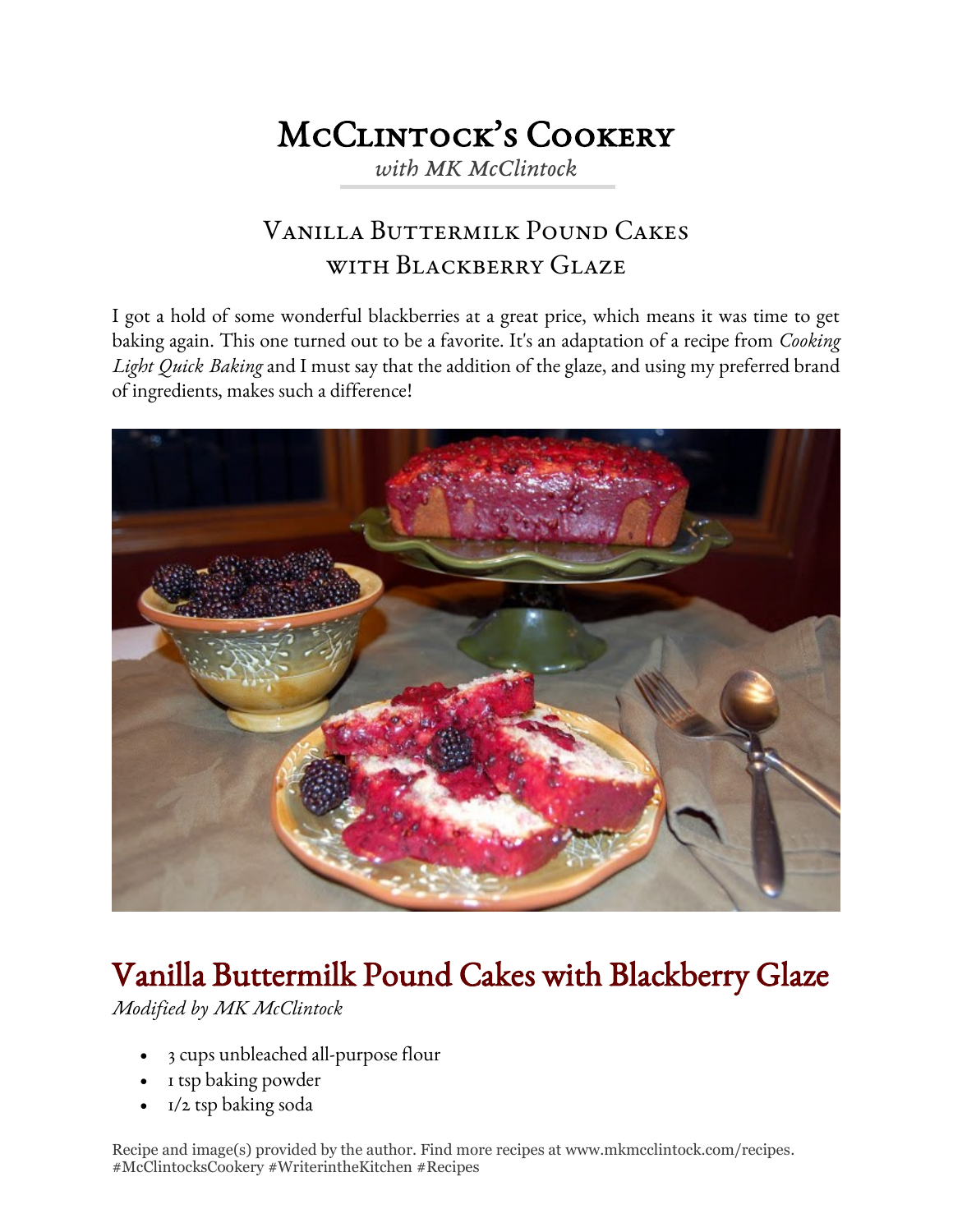- 1/2 tsp sea salt
- 2 cups organic sugar
- 3/4 cup unsalted butter, softened
- 1 tsp pure vanilla extract
- 3 large eggs, room temp
- $\cdot$  1  $\frac{1}{3}$  cups low-fat buttermilk
- baker's cooking spray
- 1. Preheat oven to 350 F.
- 2. Combine flour, baking powder, soda and salt; stir with a whisk.
- 3. Combine sugar, butter, and vanilla in a large bowl and mix at high speed until light and fluffy.
- 4. Add the eggs, one at a time until each is incorporated at medium speed.
- 5. Add flour mixture and buttermilk to sugar mixture, beginning and ending with flour mixture.
- 6. Spoon into either 2 standard loaf pans or 4 small loaf pans (coat pans with cooking spray first).
- 7. Bake at 350 for approx 40 minutes if using small loaf pans. If using standard loaf pans, you'll need to check it and add an additional 5-10 minutes onto the baking time.
- 8. Cool cakes in pans for 15 minutes on wire rack; remove from pans and allow to cool completely.

## *For the glaze:*

- 1/2 cup fresh blackberries (frozen won't work here)
- I Tbs unsalted butter
- 1/2 cup powdered sugar
- $\bullet$   $I/2$  Tbs lemon juice
- 1. Heat the butter with the blackberries in a small saucepan over medium heat, stirring constantly until butter is melted and blackberries are coated with the butter. Note: blackberries will still be intact.
- 2. Remove from heat and place blackberry mixture into a medium bowl.
- 3. Using a hand mixer, mix the blackberry/butter until you're left with only small chunks of blackberry.
- 4. Add the powdered sugar and lemon juice, mixing on medium speed until sugar is well incorporated. There will still be small chunks of blackberry.
- 5. Now the next part is messy so I recommend putting either a baking sheet or foil under the cakes (still on the wire rack).